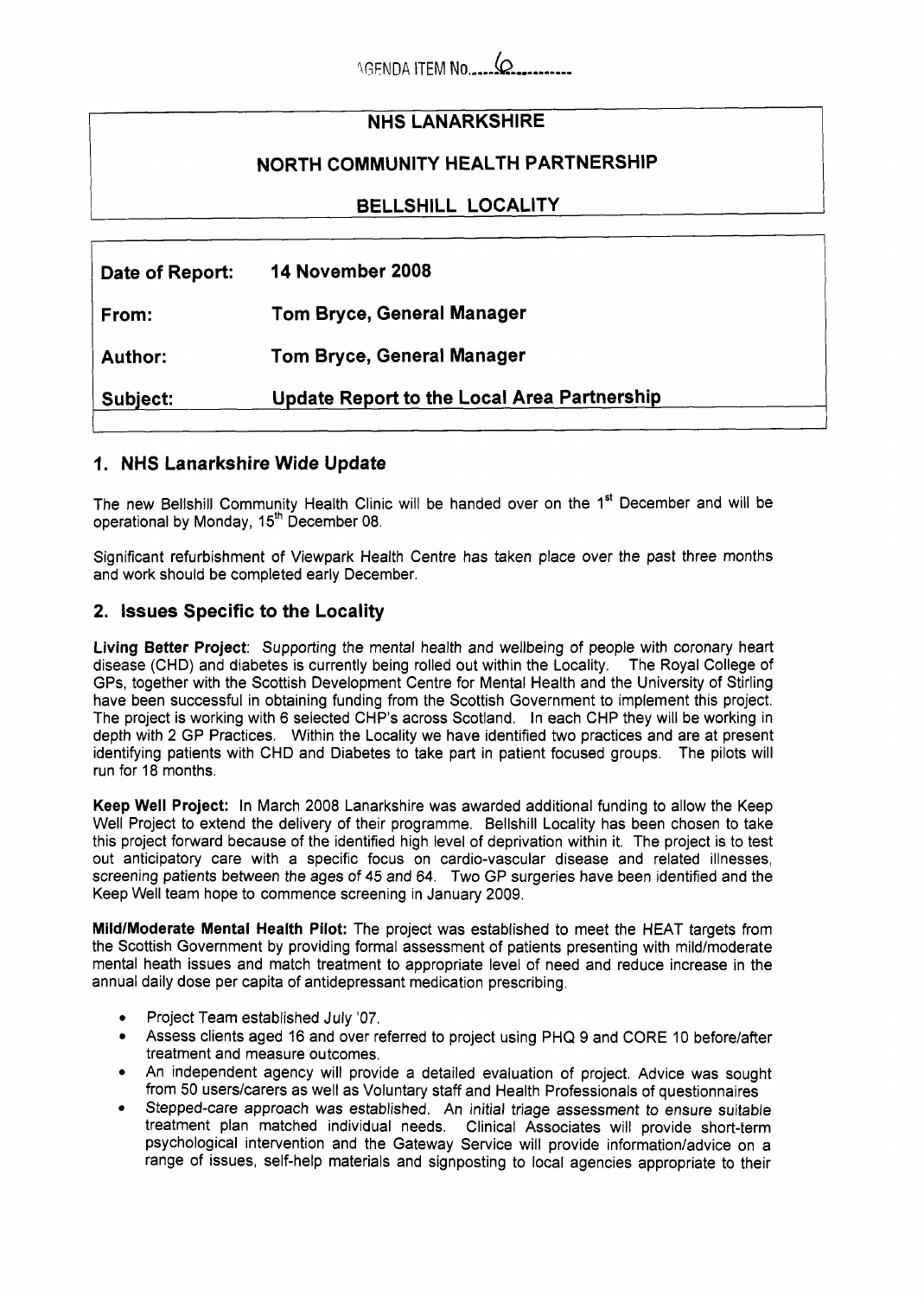needs. In addition, a modular training course run in the evenings will provide Essential Skills for Healthy Mind.

- Staff will be trained in other short-term psychological therapies to offer choice of treatment to patients other than medication. Staff work flexible hours in line with GP practice opening hours. *0*
- The pilot has also recruited a Gateway Worker via Social Work Department. *0*

The pilot will continue until October **2009.** The evaluation is underway including feedback from Service users, GPs CAAP's and Gateway Workers. In addition the evaluation will study the population of service users in the area receiving CAAP, Gateway, Counselling or GP only service. This will include appropriateness, quality and cost of service. The report will be available end of December **2008.** 

In terms of anti-depressant prescribing, the % rate of increase continued on an upward peak until March **07.** The rate has since slowed and has continued on a downward trend since June **07.** In financial year **07-08** there was a reduction in spend on anti-depressants of **f576,814** compared to **06-07.** 

The results will emphasise the positive outcomes using short-term psychological intervention for a wide range of mental health issues with in Primary Care. It is expected that this will provide the future image of mental health delivery in primary care offering not only choice of treatment, suitable local venues and flexible working hours, but in addition increasing access to psychological intervention . In the long term there will be a reduction in the increase of antidepressant prescribing

#### **3. Health Improvement**

**Children's Healthy Weight Service - "Fit for Fun":** Fit for Fun is a childhood healthy weight programme designed to encourage and support children and their families to adopt a healthier lifestyle. It is funded by the Scottish Government and will be delivered by a variety of agencies including NHSL and North Lanarkshire Leisure Services.

The programme has been developed as a result of the increase in the number of children and young people in the UK who are overweight.

Being overweight as a child is a major health concern as it can lead to an increased risk of health problems in later life. Diseases such as diabetes, heart disease, stroke and high blood pressure are all linked to being overweight and the long term risk can be lowered if excess weight gain is reduced. Children are also more prone to bullying, feel that they are not able to take part in PE and games at school and they can lose their self-confidence.

Children can be assisted to improve their health and fitness by making lifestyle changes which involve not only the child but also the whole family.

The 'Fit for Fun' healthy weight programme was implemented within Bellshill on **27** October **2008**  within Sir Matt Busby Leisure Centre. The programme lasts for eight weeks and will be held from **5.30** - **7.30** pm with one hour physical activity.

Children in the relevant category will be identified from the PI schools surveillance data of **2007-8**  and therefore the first groups will be delivered to children aged **6** and now in P4. Public Health Nurses will recruit children/families to the programme.

Children require to attend the group with a parent or carer. The groups are facilitated by a Dietitian and physical activity coach and an assistant. Supporting materials and incentives are provided as part of the programme.

NHSL are currently recruiting a Programme Manager and Programme Assistant to develop and support this initiative over the next few years.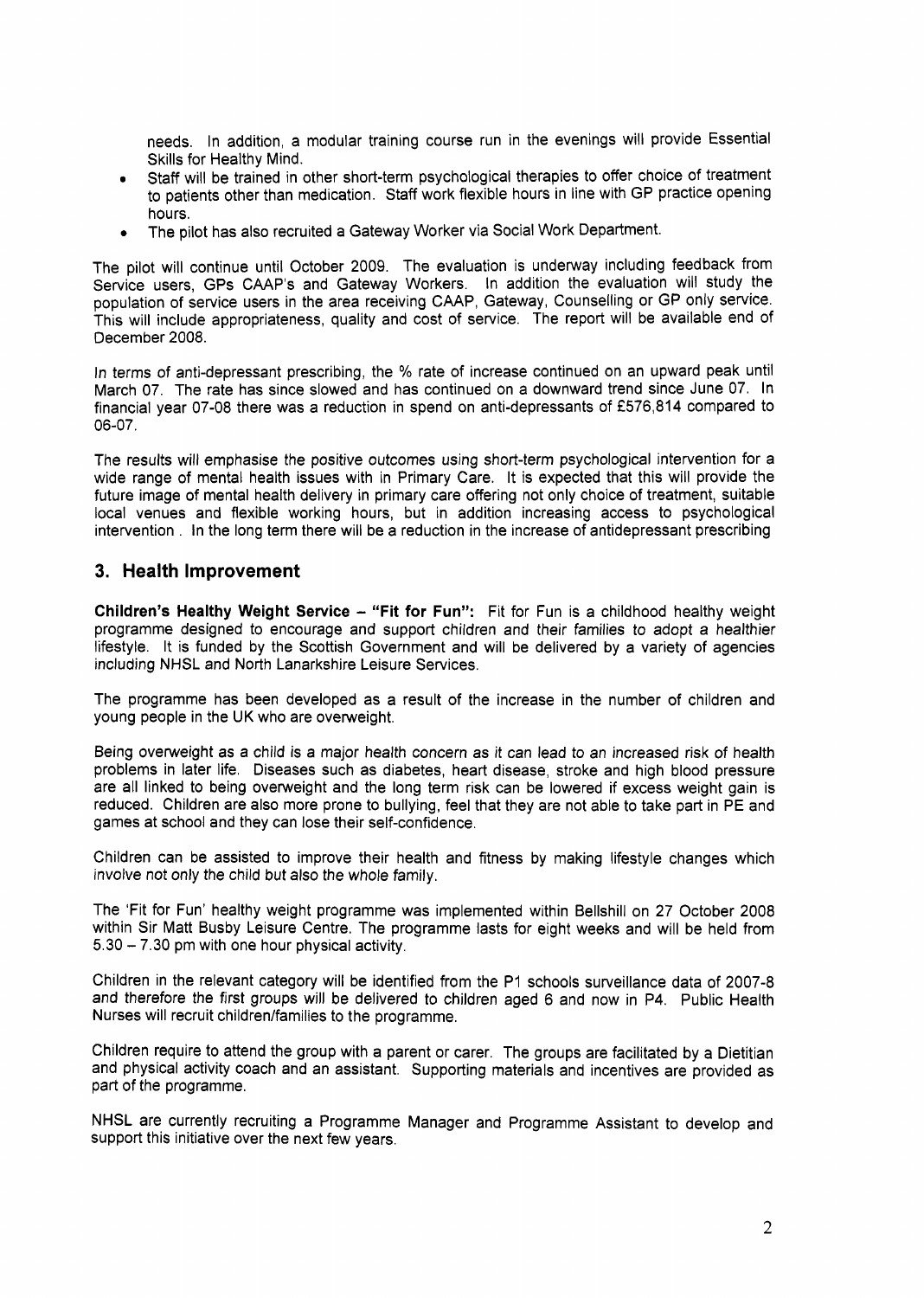**Tales from the Edge Experiences of Post-Natal Depression by the 'Manic Mums'** : The booklet "Tales from the Edge" was launched at the Orbiston Neighbourhood Centre on 23<sup>rd</sup> October by the Manic Mums - a local group who are supported in their creative writing class by Community Learning and Development. The launch was attended by Health, CL&D, Sure Start, the Community Forum and local residents.

Kevin O'Neill, Public Mental Health Development Manager, NHS Lanarkshire, provided the booklet foreword and thanked the Manic Mums for sharing their personal journeys. This collection of essays represents the feelings of a group of local young mothers, who like many others, have experienced Post Natal Depression. They have courageously committed these feelings to print so that other mums may see that they are not alone. The Manic Mums hope that by reading the essays other mums may seek help and in so doing improve their lives and the lives of their families. The Manic Mums are keen that the booklet may assist professionals to gain an insight into their experience and thereby assist them in their work with mothers with Post Natal Depression.

**Breastfeeding Awareness in Schools Project:** Nationally & locally breastfeeding uptakes are low. Breastfeeding confers enormous advantages on infants & children including reduced risk of infections; reduced chance of hospital admission; increased bonding between mother & child and better educational attainment in the early years. Women who breastfeed benefit too as they have a reduced risk of pre-menopausal breast cancer, ovarian cancer & osteoporosis.

The idea to develop a Breastfeeding Awareness Project for schools developed as Public Health staff in Motherwell & Bellshill felt there was a need to do something different to challenge the Scottish bottle feeding culture, this education must start with children.

The planning group wanted to raise the profile of breastfeeding with young people by facilitating an art competition. It was agreed to hold an art "master class", delivered by a professional artist. This event took place in Strathclyde Park in September 2008 and 10 pupils from schools in Bellshill & Motherwell took part. An award ceremony was held on Friday, **7'** November attended by Bellshill Community Forum Chair Walter Baker and Ken Corsar, Chairman of NHS Lanarkshire. Each young artist received a **f20** gift voucher from the Ink Spot in Hamilton. The overall winner Rachel Byrne from Taylor High School received an ipod shuffle. Thanks must go to Suilven Plazalska for her excellent facilitation of the art class & to Bob Saunders, Cultural Adviser, NLC, for framing and exhibiting the pupil's art. All artwork produced will be illustrated in a teaching pack which will be used in schools across Bellshill area.

**East Meets West:** To mark Breast Cancer Awareness Month, Be llshill Locality's Community Health Educators (CHE) organised *East meets West,* a unique fashion show that was a first for Lanarkshire, involving women from both Asian and White Scottish backgrounds coming together in a fusion of music and fashion. All the models were volunteers and had never modeled before. Two of the models have been diagnosed with breast cancer and many others have had relatives or friends who have died or are recovering. Together the women sent a powerful message that with the support of each other, you can take a positive stride following a breast cancer diagnosis, look good and feel great. The evening raised over *f* 1200 for Breast Cancer Care.

The Community Health Educators (CHE), the event organisers, are employed *to* work with women in their community to offer information and support to raise knowledge and awareness about breast and cervical screening services. By receiving this extra support, women are now in a better position to make an informed decision about their health. Since January 2006 the CHE made contact with **2300** women, 151 **3** from regeneration areas and **787** South Asian.

**Better Cancer Care: An Action Plan:** The Community Health Educators (CHE) work has been included as an example of good practice in the recent Scottish Government Cancer Care Action Plan (November **2008).**